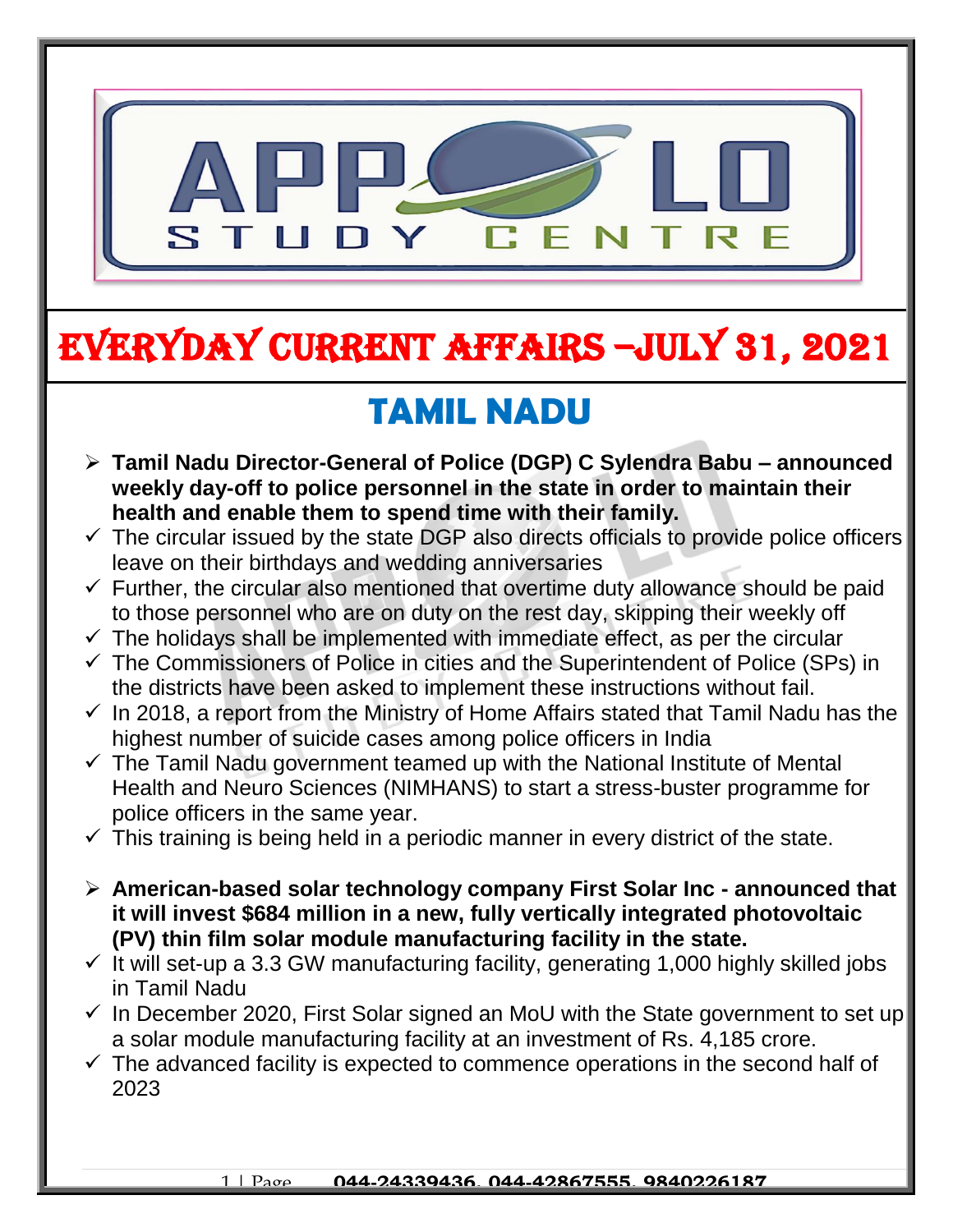- $\checkmark$  With a market capitalization of \$8.9 billion, First Solar is amongst the top three solar manufacturers globally, and its new facility in India will be its third venture in the Asian market.
- $\checkmark$  To boost domestic manufacturing, the Union Cabinet has already approved the introduction of production-linked incentive (PLI) scheme in 10 key sectors
- $\checkmark$  Under the scheme, Rs 4,500 crore has been earmarked for Indian solar module manufacturers for a five-year period.
- $\checkmark$  Also, to support domestic manufacturing, the Centre had imposed a 25% safeguard duty on solar imports from China and Malaysia in July 2018 for two years, which was extended till July 2021 at a rate of 15%.
- $\checkmark$  From the beginning of FY23, solar module imports will attract a basic customs duty of 40%.

#### **NATIONAL**

- **On July 30, the government - introduced a Bill in the Lok Sabha to replace the Ordinance on the constitution of the Commission for Air Quality Management in Delhi-NCR and adjoining areas**
- $\checkmark$  The bill seeks to set up a statutory authority with appropriate powers to tackle air pollution in the National Capital Region (NCR) and adjoining areas
- $\checkmark$  According to the new Bill, "the commission may impose and collect environmental compensation from farmers causing air pollution by stubble burning, at such rate and in such manner, as may be prescribed".
- $\checkmark$  The central government's Commission for Air Quality Management in the National Capital Region and its Adjoining Areas was established in October 2020
- $\checkmark$  It was shut in March 2021 due to lapsing of the Ordinance under which it was set up.
- $\checkmark$  The commission shall consist of a full-time chairperson having experience of not less than 15 years in the field of environment protection and pollution control or having administrative experience of not less than 25 years.
- $\checkmark$  The proposed commission will replace the Environment Pollution (Prevention and Control) Authority (EPCA).
- $\checkmark$  It will coordinate the actions of the states of Delhi, Punjab, Haryana, Rajasthan and Uttar Pradesh in curbing air pollution as well as stubble burning.
- $\checkmark$  Once passed, 'The Commission for Air Quality Management in National Capital Region and Adjoining Areas Bill, 2021' will replace an ordinance issued in the recent past.
- $\checkmark$  As Parliament was not in session and there was an immediate need for legislation in this regard, the Commission for Air Quality Management in National Capital Region and Adjoining Areas Ordinance, 2020, was promulgated on October 28, 2020.
- $\checkmark$  Consequently, the Ordinance lapsed on March 12, 2021.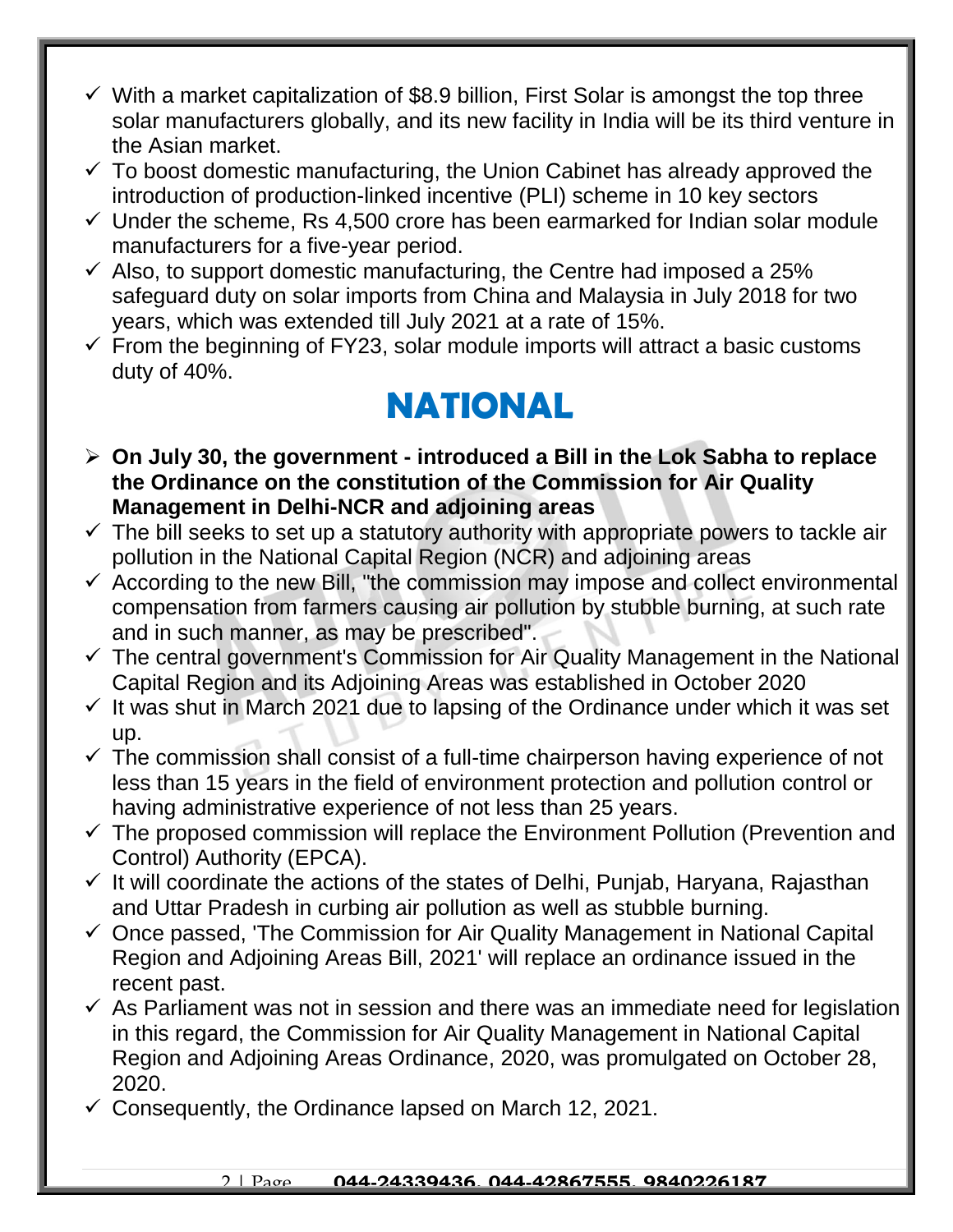- $\checkmark$  Thereafter, the Commission for Air Quality Management in National Capital Region and Adjoining Areas Ordinance, 2021 was promulgated on April 13, 2021.
- **The** '**Common High Court for the Union Territory of Jammu and Kashmir and Union Territory of Ladakh'** - **has been officially renamed as the** '**High Court of Jammu and Kashmir and Ladakh'**
- $\checkmark$  The President of India, Ram Nath Kovind has signed the Jammu and Kashmir Reorganisation (Removal of Difficulties) Order, 2021, to promulgate the change
- $\checkmark$  Hereafter, the Jammu & Kashmir High Court will be called as High Court of Jammu and Kashmir and Ladakh
- $\checkmark$  The Department of justice in Law Ministry has notified an order in this regard recently.
- $\checkmark$  Jammu and Kashmir Reorganisation Act, 2019 was enacted to provide for the reorganization of the existing State of Jammu and Kashmir into the Union Territory of Jammu and Kashmir and the Union Territory of Ladakh.
- $\checkmark$  This act was enacted on October 31, 2019, after being passed by the Lok Sabha on August 6, 2019 and receiving President's assent on 9 August 2019.
- $\checkmark$  The introduction of this bill was preceded by presidential order under Article 370 revoking special status of Jammu & Kashmir.
- $\checkmark$  High Court of Jammu and Kashmir and Ladakh is common for union territory of Jammu & Kashmir and Ladakh.
- $\checkmark$  It was established on March 26, 1928 under the orders issued by Maharaja of Jammu & Kashmir.
- $\checkmark$  Justice Pankaj Mithal is the Chief Justice of Court since January 4, 2021.
- **The Geological Survey of India (GSI) - has taken up seven lithium exploration projects in Arunachal Pradesh, Andhra Pradesh, Chhattisgarh, Jharkhand, Jammu & Kashmir and Rajasthan**
- $\checkmark$  Also, the Atomic Minerals Directorate for Exploration and Research (AMDER) under Department Atomic Energy (DAE) has commenced lithium exploration in Karnataka and Rajasthan
- $\checkmark$  This information was shared by mines, coal and parliamentary affairs minister Pralhad Joshi in Lok Sabha recently
- $\checkmark$  Recently, the union government announced a Rs.18,100 crore production-linked incentive (PLI) scheme to make lithium-ion cells to promote e-mobility in India
- $\checkmark$  India does not have enough lithium reserves for manufacturing lithium-ion batteries, with lithium also having other uses such as in mobile phone batteries, solar panels, aerospace and thermonuclear fusion.
- $\checkmark$  Almost all-electric vehicles in the country run on imported batteries, mostly from China.
- $\checkmark$  State-run Khanij Bidesh India Ltd (KABIL)— a joint venture firm of National Aluminium Company Ltd, Hindustan Copper Ltd. and Mineral Exploration Company Ltd—is exploring to acquire cobalt and lithium mines overseas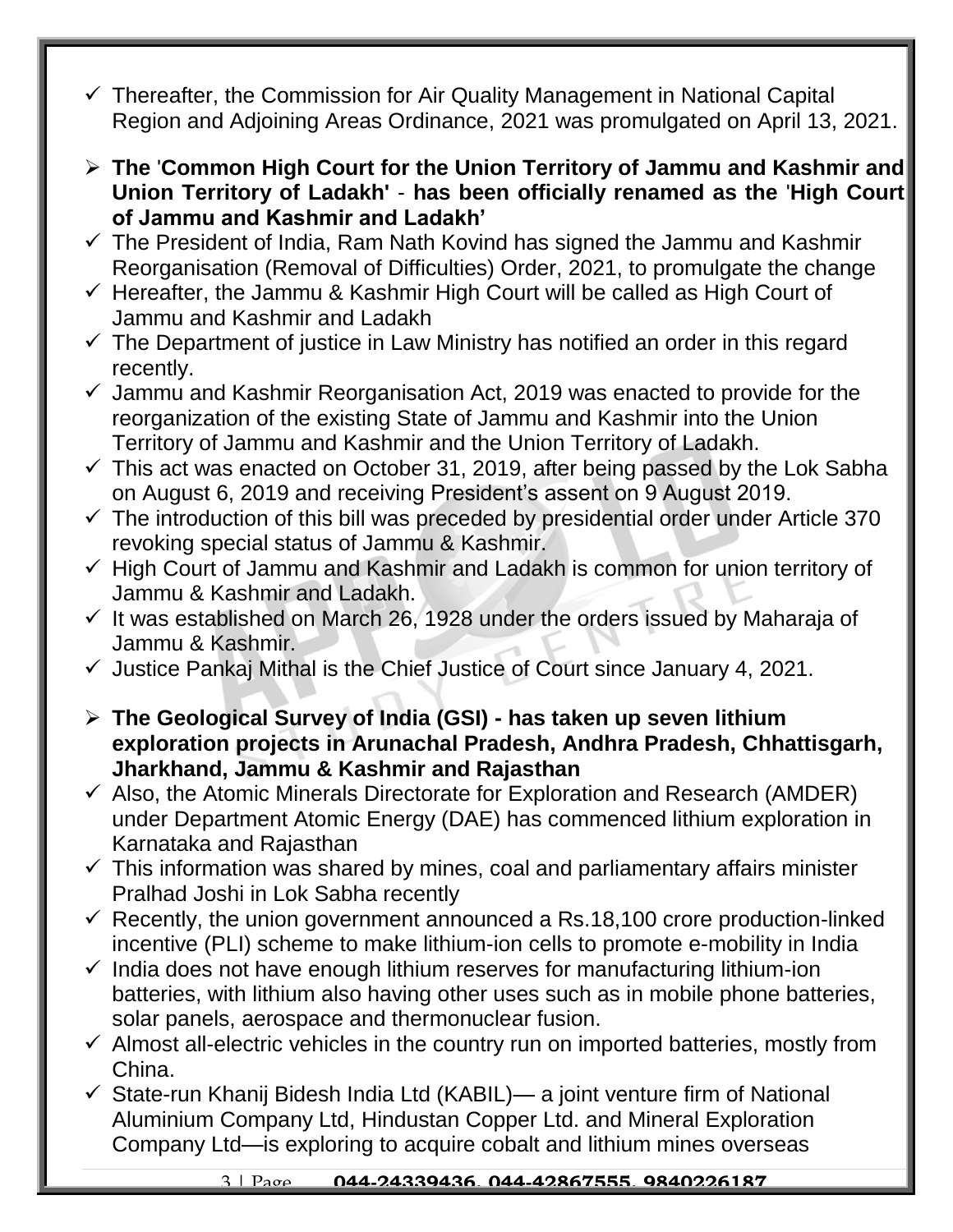- $\checkmark$  The JV KABIL has signed non-binding Memorandum of understanding (MoU) with three state-owned organizations of Argentina—JEMSE, YPF and CAMYEN for securing the minerals
- $\checkmark$  Chinese state-owned firms have already secured lithium mine concessions in countries such as Argentina, Bolivia, and Chile, which forms the so-called lithium triangle.
- $\checkmark$  Till now, GSI carried out 14 projects on Lithium and associated elements in Bihar, Chhattisgarh, Himachal Pradesh, Jammu & Kashmir, Jharkhand, Madhya Pradesh, Meghalaya, Karnataka and Rajasthan

### **SCIENCE, TECHNOLOGY & ENVIRONMENT**

 **Researchers at Indian Institute of Technology, Hyderabad - have developed India's first Rapid electronic Covid-19 RNA Test kit that allows self-testing at home called 'COVIHOME'**

- $\checkmark$  The Artificial Intelligence-powered kit has been validated by the Centre for Cellular and Molecular Biology (CCMB) for both symptomatic and asymptomatic patients.
- $\checkmark$  It can be used to check for Covid-19 at home in about 20 minutes
- The approximate cost of the kit could range between Rs*.* 350 to Rs*.* 450.
- $\checkmark$  It combines the abilities of rapid antigen test's speed and RT-PCR's accuracy
- $\checkmark$  The kit is ready for technology transfer and the institute is looking for a manufacturer to mass-produce it
- $\checkmark$  The kit's efficiency was found to be at 94%, sensitivity at 91.3%, and specificity at 98.2%, based on the validation trials

#### **SPORTS**

- **The Cricket Advisory Committee (CAC) of the Tamil Nadu Cricket Association (TNCA) - appointed former India off-spinner M Venkataramana as the senior men's team's head coach for the upcoming domestic season.**
- $\checkmark$  The 55-year-old Venkataramana, who played one Test and a solitary ODI in the 80s, replaces former coach, D Vasu
- $\checkmark$  D Vasu led Tamil Nadu to three white-ball finals and a Syed Mushtag Ali T20 title during his two-year tenure